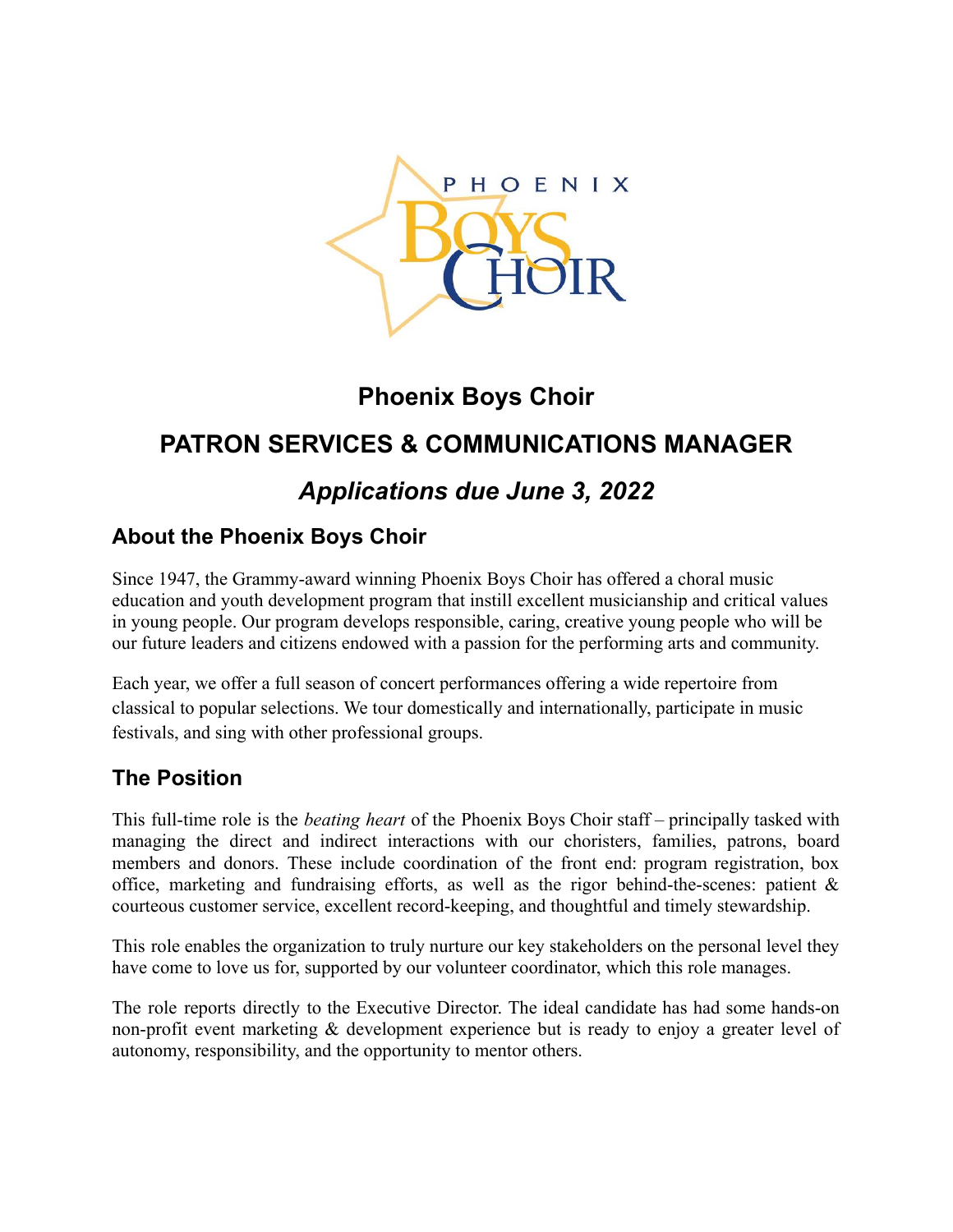## **Package**

- \$35,000-\$45,000 annual salary D.O.E.
- Health insurance
- Generous PTO

### **Application Instructions**

To be considered in the first round of reviews, qualified applicants should submit all application materials no later than Friday, June 3. 2022. Please submit applications via email to Mitra Khazai at mitra.khazai@boyschoir.org.

While there is no minimum experience required for any of the job functions, applicants MUST demonstrate transferable knowledge and skill, or a proven ability to learn, for each of the job duties. Applications should focus on quantifiable outcomes and achievements.

Required Materials

- Cover Letter (make it sparkle!)
- Resume

*Phoenix Boys Choir is committed to improving its equity, diversity, and inclusion efforts and fostering an environment where all people are welcome. We look forward to welcoming applications from a diverse pool of applicants. Phoenix Boys Choir provides equal employment opportunities to all employees and applicants for employment, and prohibits discrimination and harassment of any type without regard to race, color, religion, age, sex, national origin, disability status, genetics, protected veteran status, sexual orientation or gender identity.*

## **Responsibilities**

*Box Office & Ticketing for all Events/Classes/Camp*

- Set up all performances, fundraising events, camp and program enrollments in our Customer Relationship Management (CRM) software
- Staff ticketing at performances and prepare needed documents
- Reconcile attendance, donations and revenue after events
- Submit ASCAP (fees for use of copyrighted music) quarterly filings

#### *Development and Special Events*

- Provide administrative support to executive director and volunteers for fundraising events and campaigns.
- Oversee donor acknowledgements
- Ensure CRM database is current and accurate
- Track funds raised and report to executive director/event committee.
- Support Sweeps (chorister fundraising program) program coordinator.